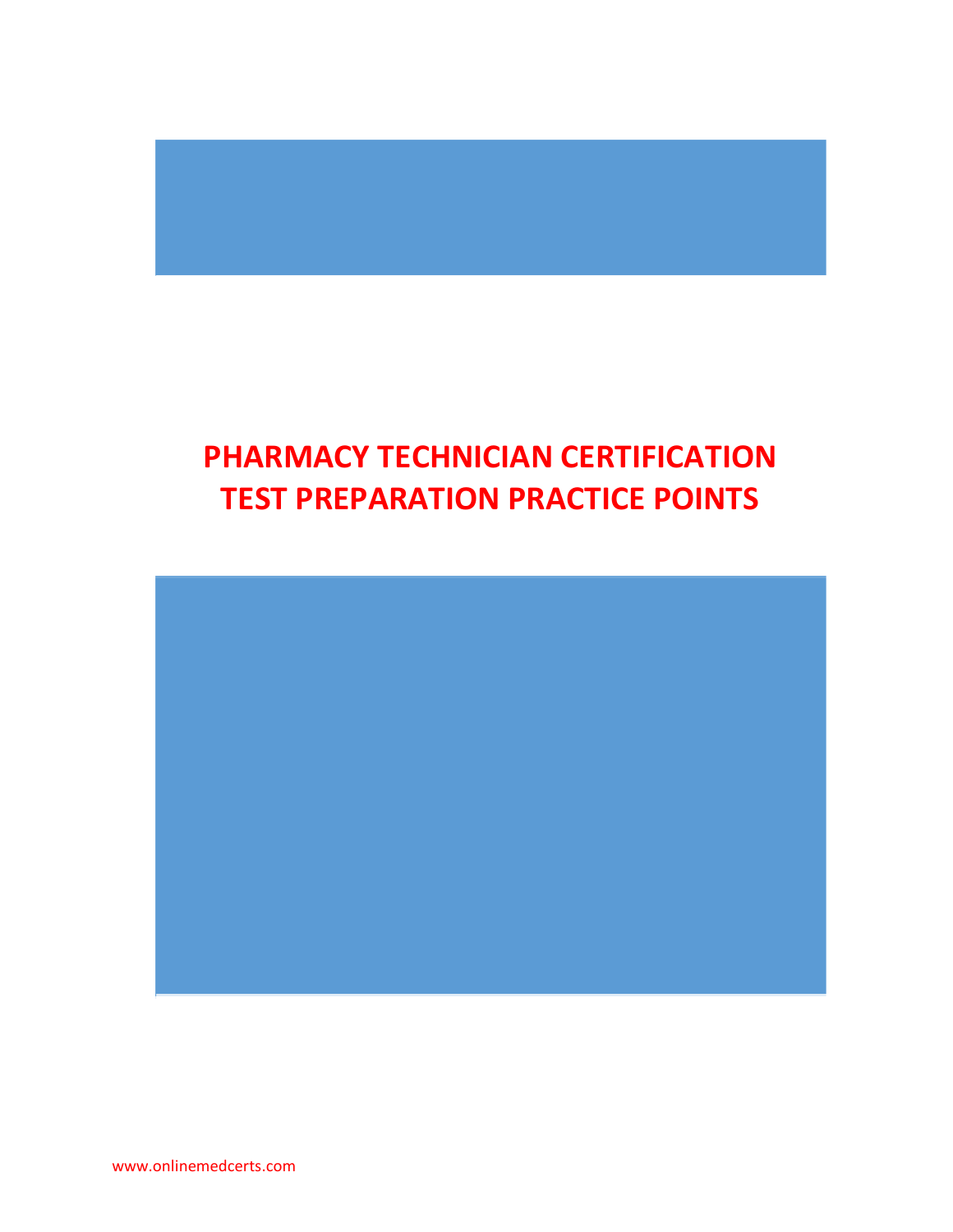In a fraction, the number below the line is called the denominator.

In a fraction, the number above the line is called the numerator.

.25 equals 25/100

When you add .35 mg + .45 mg + .200 mg, the answer is 1.0mg

If a compound A must be added to compound B so that the proportion of A to B is 3 to 1, how much compound A must be added to 5 grams of compound B? 15 grams

Liter, milliliter and kiloliter are measurements of volume.

To convert a patient's body weight to kilograms, divide the number of pounds by 2.2

Minim is the smallest amount of liquid measure

The normal range of temperature for the human body is 97 to 99 degrees F, or 36.1 to 37.2 Celcius

A via is a small, sterile, pre-filled glass bottle containing a hypodermic solution or powder for reconstitution.

Parenteral means that medication is injected into the body

An ampule usually holds 1 dose of solution.

Solutions, elixirs and syrups are examples of liquid preparations.

A physician orders 650 mg of Tylenol. You have 325 mg tables on hand. You will give 2 capsules to the patient.

The body surface area is considered one of the most accurate methods of calculating dosages for children up to 12 years old.

A narcotic drug produces sleep or stupor by depressing the nervous system.

A substance that may cause physical and/or psychological dependency is addictive

The process of determining the strength and quality of a drug by testing it on an animal or on an isolated organ is called bioassay

The study of drugs and their actions on living organisms is pharmacodynamics.

The study of metabolism and action of drugs within the body is pharmacotherapeutics

Replacement drugs are used to take the place of substances normally found in the body

Prophylactic drugs are used to ward off or lessen the severity of disease

The formula that shows the composition of the drug is a generic name.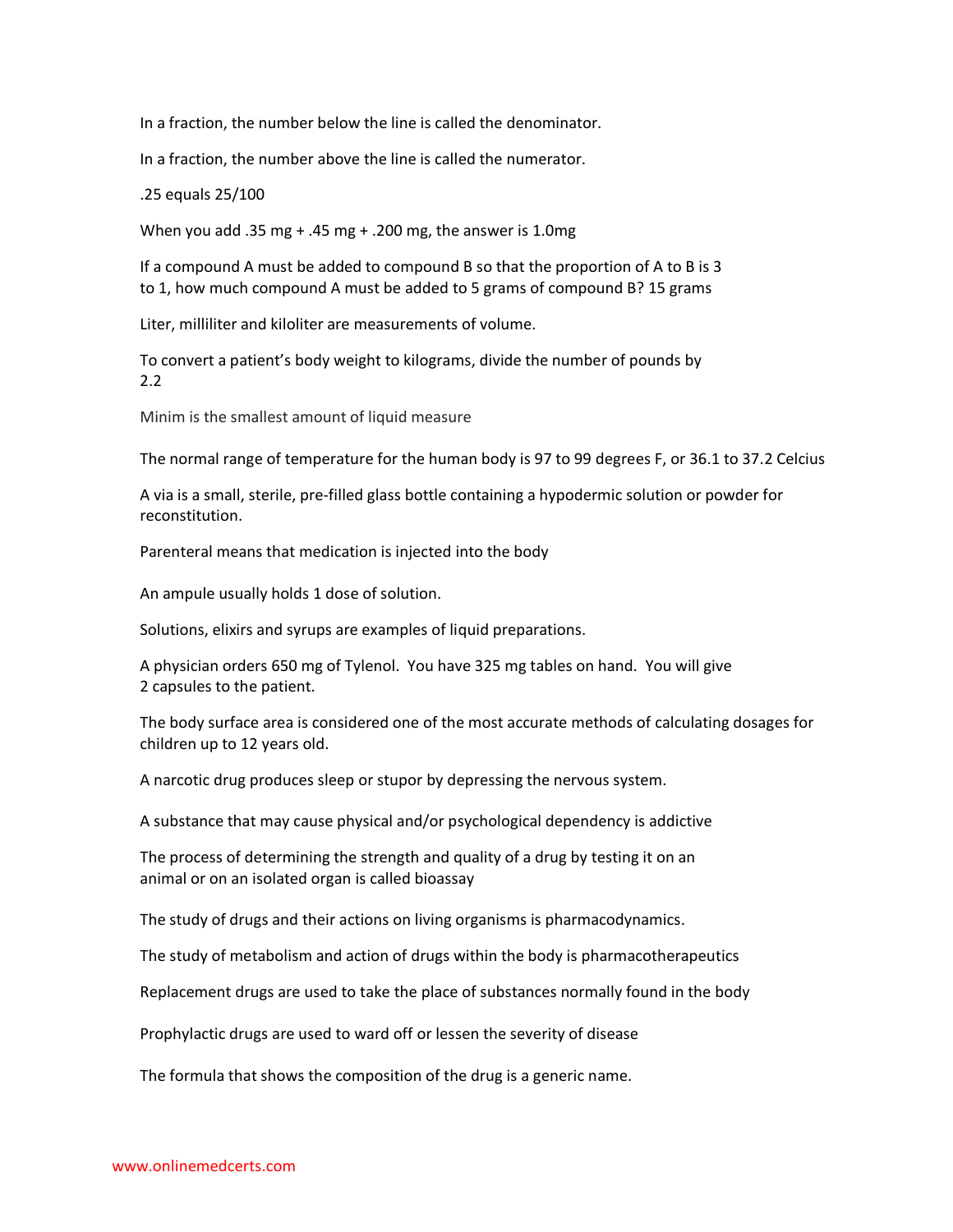The official name of a drug is its brand name.

Drug brand names must be registered by the US Patent Office.

Insulin comes from the pancreas of cows, hogs and pharmaceutical companies.

Sulfa drugs have widespread use in the treatment of urinary problems.

Schedule I drugs are not accepted for medical use in the US.

Schedule III drugs are not subject to federal order form requirements.

In a medical setting, controlled substances are kept in a locked compartment

The audit sheet for controlled substances is signed by two individuals at the end of each day.

When a drug should not be given to a specified person, this is a contraindication.

When a fractional portion of a medication is administered at short intervals, the dosage is said to be divided.

A toxic dose could poison a patient, without being deadly

Controlled substances must be double locked by Federal law

A cumulative dose is the summation of a drug present in the body after repeated medication

A solvent is that in which a substance is dissolved

The solid that is dissolved in a liquid to form a solution is called a solute

When a drug is injected, it must be liquid.

A drug may be classified as aqueous or alcohol, according to the solvent used.

In an elixir the bitter or salty taste of the drug is disguised

Alcoholic solutions of easily vaporized drugs are called spirits

Aerosols are use a propellant and be packaged in pressurized units

Capsules are designed as two-part containers to help them dissolve in the stomach?

Sublingual tablets are designed to be placed under the tongue.

Scored tablets are those whose surface is bisected by a groove in order for the user to Break them in halves

Nictrol is an example of a transdermal system.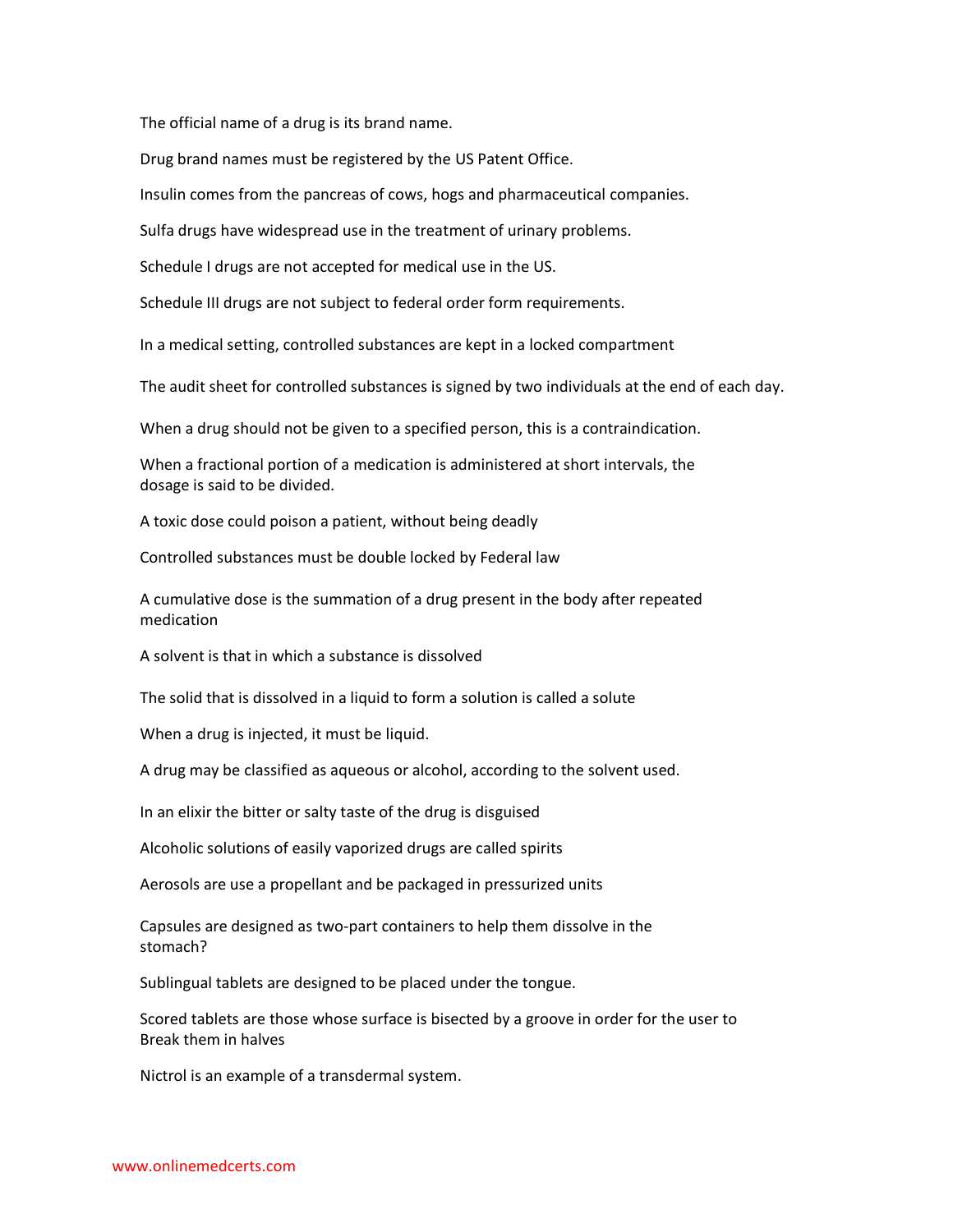Ingesting a pill by mouth is not an example of parenteral administration of medication Intravenous pertains to within a vein.

Systemic medication types are carried throughout the body by the bloodstream

An anti-emetic prevents or relieves vomiting

An anti-coagulant prevents or delays blood clotting

The purpose of an expectorant is to clear the broncho-pulmonary passages

A diuretic increases excretion of urine

Drug interaction may occur with the use of various foods, alcohol and tobacco

Aspirin and acetaminophen are examples of analgesics and antipyretics.

An adverse reaction is an unfavorable or harmful unintended action of a drug.

The prescription is a written legal document

Prescriptions may not be refilled without the physician's authorization.

Refrigerate, may cause drowsiness and may discolor urine are all typical cautions on a medication label.

NPO indicates nothing by mouth

"q3h" indicates every 3 hours.

The abbreviation for "as needed" is prn

The abbreviation for "after meals" is "p.c."

After use, disposable needles should be placed in a puncture-resistant container

The gauge of a needle is measured by the size of its lumen.

"Vial" is not a component of the syringe

Subcutaneous, intravenous, intramuscular and intradermal are routes for parenteral injection

Before mixing two solutions in one syringe, one should check with the pharmacist

A disadvantage of using the parenteral route for medication administration is that Injections can injure tissue, nerves or veins

Bones, nerves and large blood vessels should be avoided when giving injections

The body areas used for an intradermal injection are deltoid muscle and/or gluteal muscle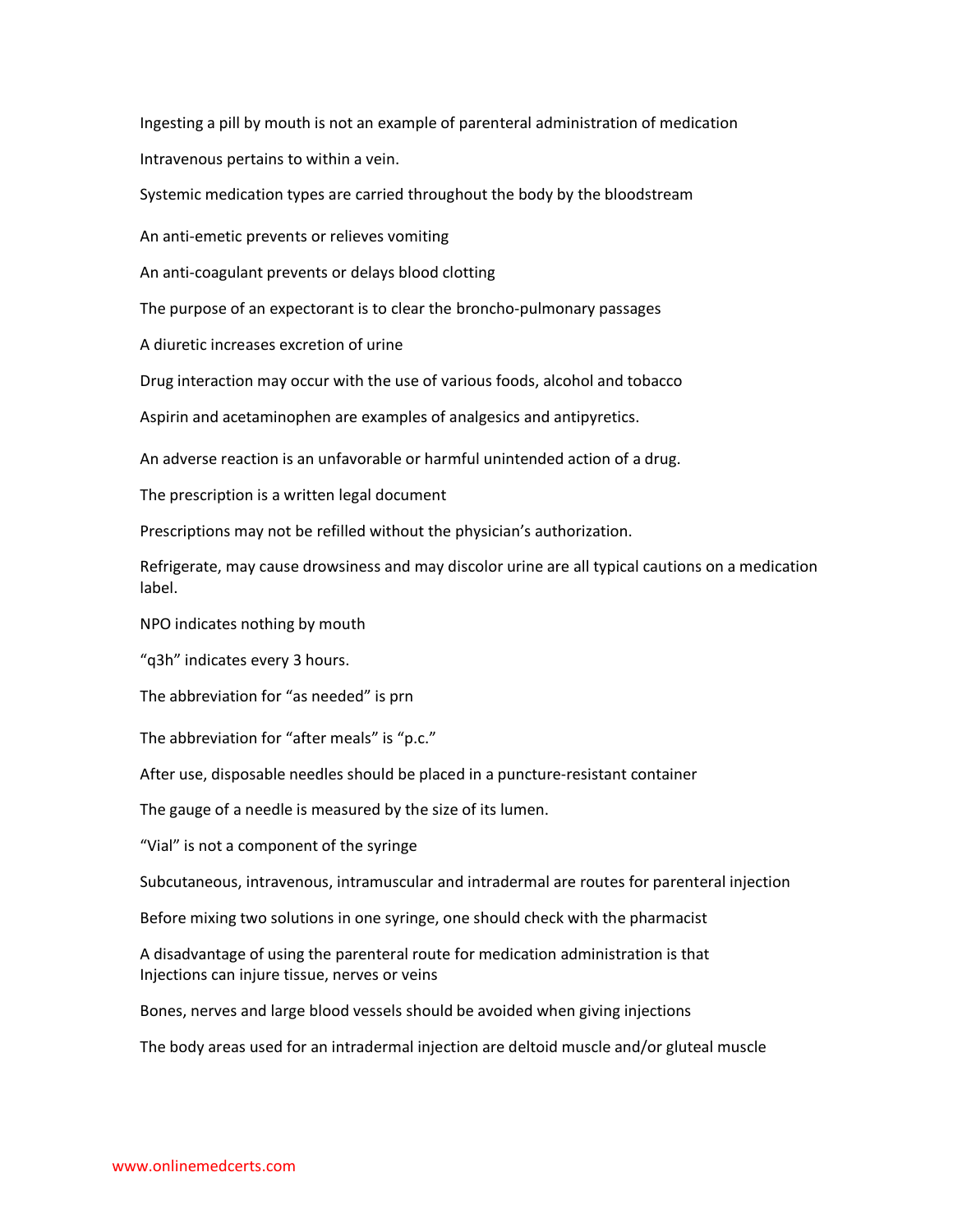If an accidental stick occurs after an injection, you would report and document the incident, thoroughly wash the site, cleanse the skin with an antiseptic

A correctly administered intradermal injection will produce a wheal.

Antihistamines and decongestants are common drug therapies for allergies.

Withdrawal is the term for a set of physiological symptoms that occur when an individual is no longer taking a substance to which he or she has become addicted.

Alcohol is the most commonly used drug in the US

Very high doses of barbiturates can cause death.

The nutrient level recommended by the National Research Council and Nutrition Board to be adequate for most healthy individuals is termed RDA.

Minerals are nonorganic substances that are essential constituents of all body cells.

Drugs that elevate a person's mood are anti-depressant agents

Anti-manic agents are used to treat the manic episode of bipolar disorder

Nembutol and seconal are barbiturates

Anti-psychotic agents are chemical substances that relieve anxiety and muscle tension

Morphine is a narcotic

A pathogen is a microorganism or substance that is capable of producing disease.

Contaminated blood, vectors and human carriersare modes of transmission for pathogenic agents

A physician might prescribe penicillin for meningitis

Immunization is the process of inducing or providing artificial immunity by administering an immunobiologic agent

Bacille Calmette-Guetin vaccine is used in the high incidence of tuberculosis

Pertussis is the medical term for the common cold

Patients who should not receive live, attenuated-virus vaccines include persons with immunodeficiency disease and leukemia

De-differentiation is the process whereby normal cells lose their specialization and become malignant

Extravasation is the process whereby liquid escapes from veins into surrounding tissues